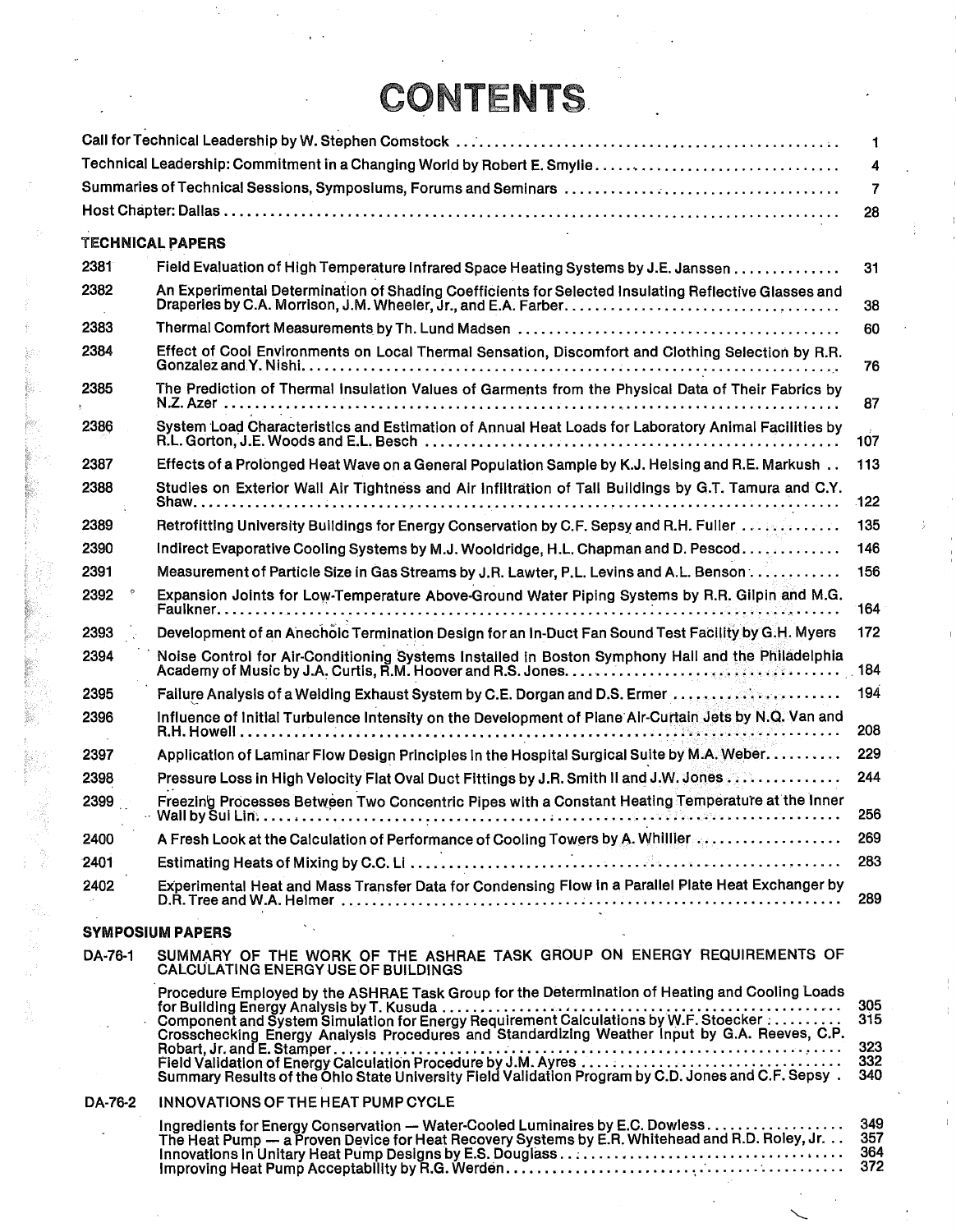| DA-76-3  | UNITARY AIR CONDITIONERS AND HEAT PUMPS ON 208-VOLT SYSTEMS                                                                                                                                                                                                                                                                                             |                                     |
|----------|---------------------------------------------------------------------------------------------------------------------------------------------------------------------------------------------------------------------------------------------------------------------------------------------------------------------------------------------------------|-------------------------------------|
|          | 208-Volt Systems and American National Standard C84.1 by H.E. Campbell and N.R. Schultz<br>208-Volt Systems from a Utility Viewpoint by J.F. Limongelli and J.J. Flannery:<br>230-Volt and 200-VoltUnitary Equipment vs 230/200-Volt Unitary Equipment by H.T. Hale                                                                                     | 389<br>395<br>401<br>405<br>$411 -$ |
| DA-76-4  | ENERGY CONSERVATION IN SINGLE-FAMILY RESIDENTIAL BUILDINGS                                                                                                                                                                                                                                                                                              |                                     |
|          | Residential Energy Requirements and Opportunities for Energy Conservation by J.W. Jones and B.J.                                                                                                                                                                                                                                                        |                                     |
|          | .                                                                                                                                                                                                                                                                                                                                                       | 417                                 |
|          | Economic Optimization in the Energy Conservation Design of Single-Family Housing by S.R. Petersen.                                                                                                                                                                                                                                                      | 435<br>446                          |
| DA-76-5  | CURRENT CONSIDERATIONS IN RATING OF REFRIGERANT-TO-AIR HEAT TRANSFER EQUIPMENT                                                                                                                                                                                                                                                                          |                                     |
|          | Certification Program for Forced-Circulation Air-Cooling and Air-Heating Coils by R.J. Evans<br>Frosting and Defrosting Effects on Coil Heat Transfer by D.H. Niederer<br>Influence of Oil on Refrigerant Evaporator Performance by J.B. Chaddock<br>Computer-Aided Design of Direct-Expansion Evaporator Coils by D.G. Rich                            | 463<br>467<br>474<br>487            |
| DA-76-6  | INSTRUMENTATION AND TESTING AND BALANCING                                                                                                                                                                                                                                                                                                               |                                     |
|          | Pressure Gauge Use for Hydronic System Operating Analysis by G.F.Carlson<br>An Evaluation of the Temperature-Difference Method for Balancing Hydronic Coils by E.E. Choat                                                                                                                                                                               | 505<br>520<br>526                   |
| DA-76-7  | <b>CURRENT CONCEPTS IN CHILLED WATER DISTRIBUTION SYSTEMS</b>                                                                                                                                                                                                                                                                                           |                                     |
|          | A Computer Program to Simulate the Flow Rates, Temperatures and Pressures of a Central Chilled<br>Operating Experience with Return Temperature Control of Chilled Water by D.L. Weast<br>Central Chilled Plant Supply and Return Main Differential Pressure Control by G.F. Carlson                                                                     | 539<br>548<br>554<br>566            |
| DA-76-8  | HOW TO CONSERVE ENERGY WITHOUT LOSING YOUR COOL                                                                                                                                                                                                                                                                                                         | $\sim$                              |
|          | The Effect of Thermal Stratification on Factory Air-Conditioning Load by R.H. Dean, A.K. Gupta and<br>R.M. Van Becelaere                                                                                                                                                                                                                                | 577<br>584                          |
|          | Factory Air Conditioning - New Design Approach and Case Study by J.A. Reese, R.M. Van Becelaere                                                                                                                                                                                                                                                         | 600<br>608                          |
| DA-76-9  | THE USE OF COMPUTERS FOR SOLAR HEATING AND COOLING OF BUILDINGS                                                                                                                                                                                                                                                                                         |                                     |
|          | TRNSYS — A Transient Simulation Program by S.A. Klein, W.A. Beckman and J.A. Duffie                                                                                                                                                                                                                                                                     | 623                                 |
|          | Modeling of a Heat-Pipe Operated Thermal Storage Device by W.J. Yang and C.P. Lee<br>The University of Pennsylvania Solar Heating/Cooling System Program by M. Wolf<br>Computer Model for a Solar-Assisted, Closed-Liquid-Loop Heat Pump System by M. Ucar, E.E. Drucker                                                                                | 634<br>644<br>664                   |
| DA-76-10 | <b>ENERGY CONSERVATION THROUGH IMPROVED FENESTRATION TREATMENT</b>                                                                                                                                                                                                                                                                                      |                                     |
|          | Acrylic Plastic Glazing: Properties, Characteristics and Engineering Data by W.C. Burkhardt.                                                                                                                                                                                                                                                            | 683                                 |
|          | Energy Conservation Through the Use of Exterior Shading of Fenestration by W.B. Ewing and J.I.                                                                                                                                                                                                                                                          | 703                                 |
|          | Analysis of Double-Draped Fenestration Configurations by C.W. Pennington, C.A. Morrison and H.A.                                                                                                                                                                                                                                                        | 734<br>742.                         |
| DA-76-11 | <b>ACOUSTICS UPDATE 1976</b>                                                                                                                                                                                                                                                                                                                            |                                     |
|          | Acoustical Standards and Related Measurements on Air Conditioners and Refrigerators by H.J. Naake.<br>Prediction Techniques for Room Air Conditioner Noise by R.S. Norman<br>The Room Air-Conditioner, Round-Robin, Sound Rating Test Program by J.R. Schreiner.<br>Legislative-Type Restraints to Noise from Air-Conditioning Systems by M.J. Kodaras. | 755<br>768<br>778<br>786            |
| DA-76-12 | SOLAR ENERGY AT WORK IN BUILDING HEATING AND COOLING                                                                                                                                                                                                                                                                                                    |                                     |
|          | Nocturnal Cooling and Solar Heating with Water Ponds and Movable Insulation by P.W. Niles, K.L.                                                                                                                                                                                                                                                         | 793                                 |
|          |                                                                                                                                                                                                                                                                                                                                                         |                                     |
|          | Design Application Using Solar Energy to Control the Environment in a Major Office Building by R.C.                                                                                                                                                                                                                                                     | 808                                 |
|          | Basford<br>Solar Absorption Air-Conditioning Performance in Central Ohio by S.A. Mumma and C.F. Sepsy.<br>Solar Energy Retrofit for Existing Buildings by F.H. Bridgers and R.E. Hopper, Jr.                                                                                                                                                            | 814<br>825<br>835                   |
| DA-76-13 | FIELD PERFORMANCE MEASUREMENTS OF FAN SYSTEMS                                                                                                                                                                                                                                                                                                           |                                     |
|          | A Guide to the Measurement of Fan System Performance in the Field by R.G. Stevenson<br>The Application of Field Performance Measurements to Some Typical Fan Systems by M.S. Clarke                                                                                                                                                                     | 851<br>861                          |
|          |                                                                                                                                                                                                                                                                                                                                                         |                                     |